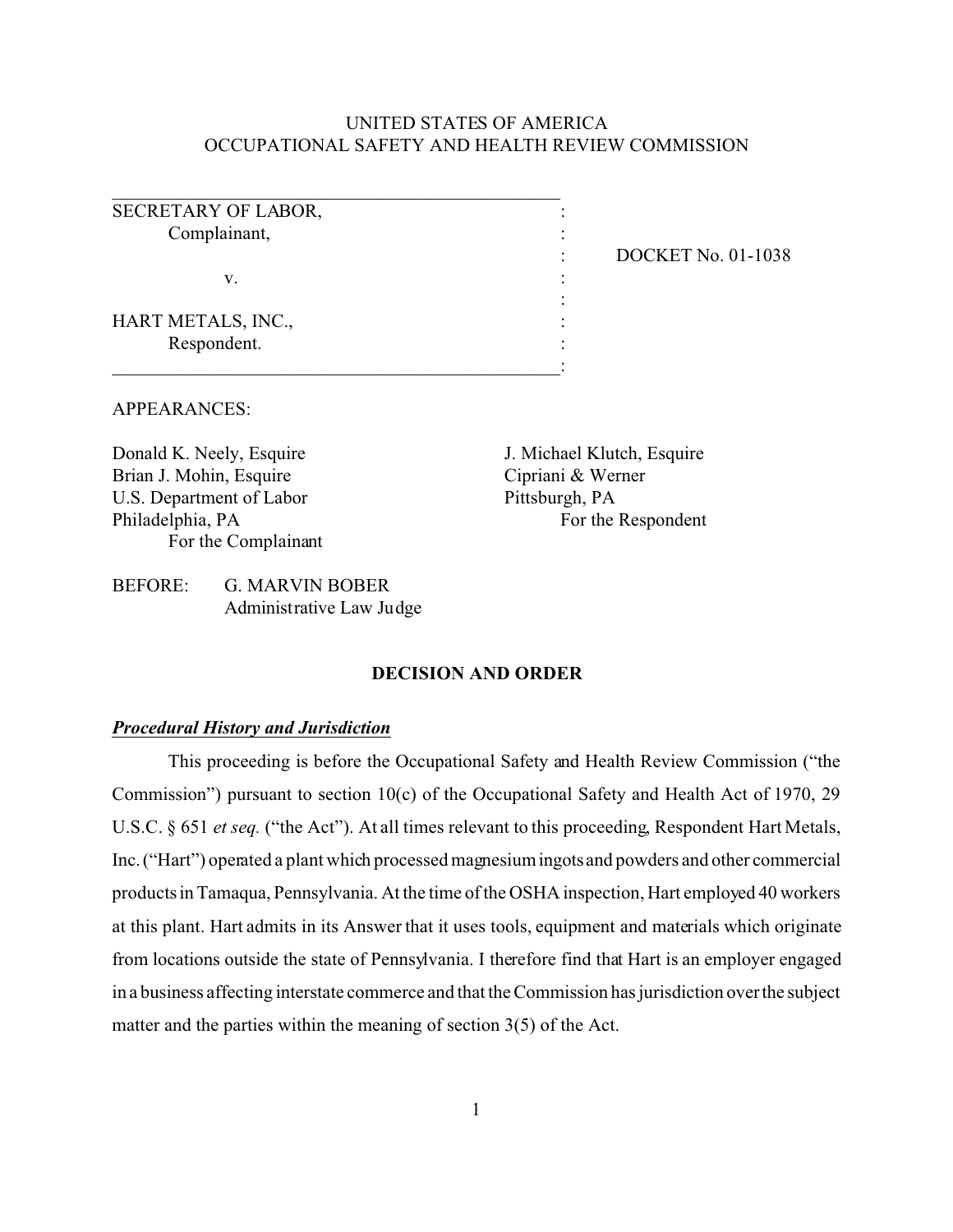This case arose as a result of an explosion which occurred in the maintenance shop of Hart's Tamaqua facility on January 20, 2000. Following the inspection, OSHA issued to Hart a nine-item serious citation and 14 item willful citation. The case was assigned Dockett No. 00-1177. Prior to the trial, all but two items were resolved through a written settlement agreement dated February 21, 200.1 The remaining contested items are Citation 1, Item 5a, which alleges a serious violation of 29 C.F.R.§ 1910.178(c)(2)(vi)(a), and Citation 1, Item 9, which alleges a serious violation of 29 C.F.R.§ 1910.307(b). These items were severed from the settled citation items, and were assigned the current dockett number. The administrative trial in this matter was conducted on May 21 and 22, 2001. Both parties have submitted post-hearing briefs.

#### *Background*

The remaining citation items relate to alleged hazardous conditions in two areas at the Hart facility.<sup>1</sup> A "chipper" in each area uses rotating drums and blades to break magnesium ingots into smaller chips. The chipper in the "C" area ("chipper C") also uses hammer mills. The chippers can produce several different sizes of particulate, depending on the size of the product required. According to Rick Miller, Hart's assistant plant manager, the smallest size of magnesium particulate produced is "70 mesh," which is approximately 200 microns. (Tr. 37-38, 55, 166-168).

The "A" area is on the fourth floor of a masonry structure at the facility, and is completely enclosed. The chipper located there ("chipper A") is attached to a containing system which conveys the magnesium product from the chipper, through a pneumatic tube, across the floor and out the window. The "C" area is a covered "lean to" that is open to the elements on three sides. The magnesium products produced by chipper C are conveyed to a "super sack," (a 55 gallon drum) through a tube. The super sacks seal around the tube, and the tubing is clamped onto the drum. (Tr. 23, 49-50, 55, 108, 138, 142 166-168).

Hart instituted and enforced certain safety procedures in the "C" area. The particulate from the hammer mills is kept at 26 ounces per square foot in order to keep it under the explosive range of magnesium. Once the super sacks are filled, the screening operation is shut down, and the area is checked for any spills or leaks. The area is then cleaned of any material that was inadvertently

<sup>&</sup>lt;sup>1</sup> Neither area was in any way involved in the explosion which generated the inspection.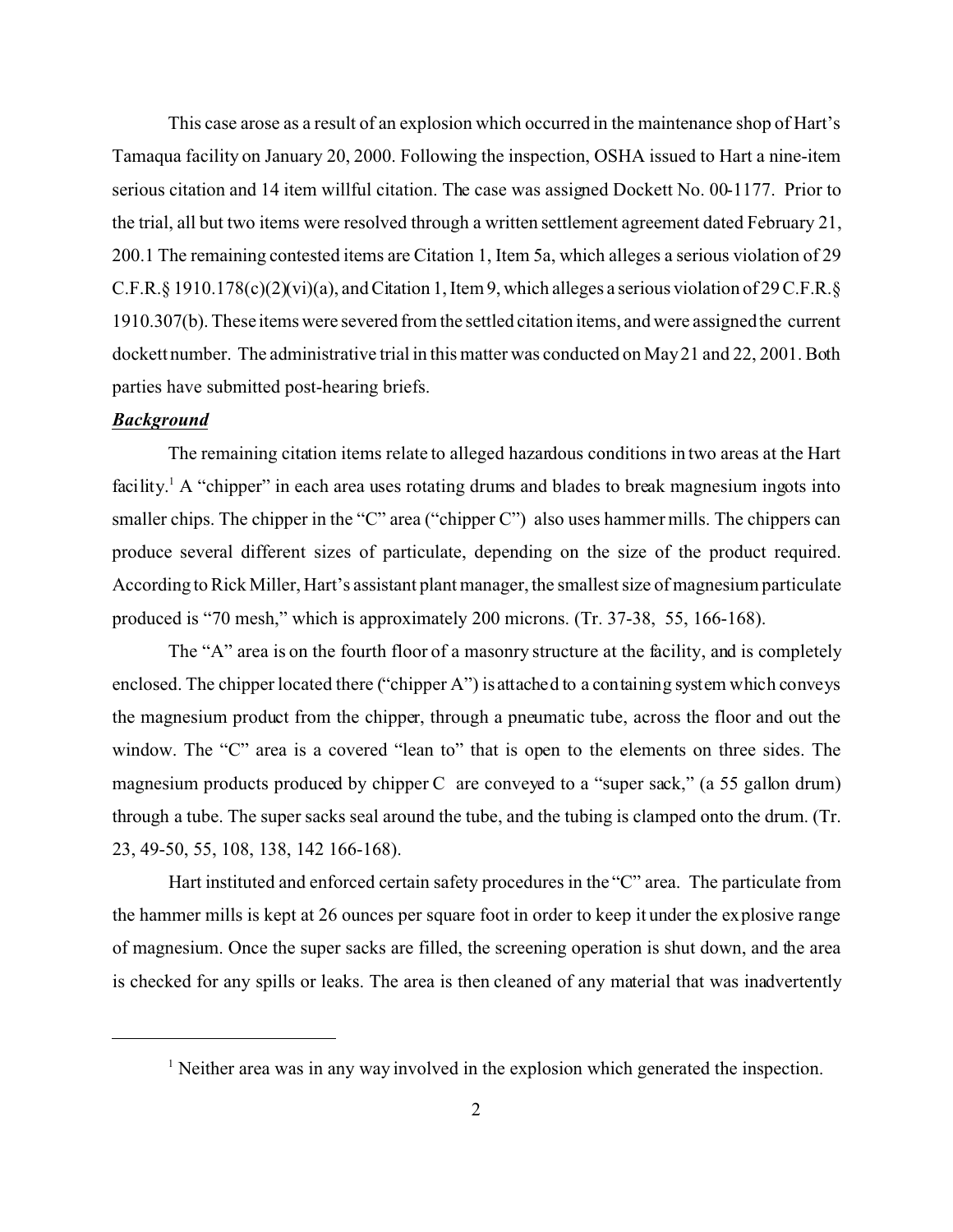dropped on the ground. After a designated period of time, which is determined by the size of particulate being produced, the chipper screening operator then uses a forklift to remove the filled drums from the chipping area. The forklift is not permitted to enter the area to either furnish fresh ingots or to remove loaded drums until after these safety measures have been observed. Further, the evidence demonstrates that Hart kept supervisors present in the "C" area "around the clock" to ensure compliance with these rules. (Tr. 23, 138, 142-147, 163, 167-170, 174, Exh. R-3).

#### *The OSHA Inspection*

OSHA Assistant Area Director ("AAD") Donald Newell, who conducted the OSHA inspection, testified that he observed metallic powder in the equipment and in the loading area next to a storage drum in the "C" area. (Tr. 65, 95). He also testified that the "A" area contained ordinary electrical equipment, such as incandescent lights with exposed bulbs, wall receptacles and snap switches. AAD Newell opined that these were dangerous because dust could accumulate in the sockets, snap switch boxes or wall receptacles. He also said that the dust particles in the "A" and "C" areas were roughly the same size. (Tr. 100-102, 105-106).

AAD Newell did not conduct any air sampling studies to determine how much ambient magnesium dust was present and did not take any wipe samples in either area. During his five day inspection, he did not observe any conditions which caused magnesium dust to be airborne in either area. (Tr. 105-108).

#### *The Expert Testimony*

#### *John Cholin*

John Cholin, a fire protection engineer associated with J.M. Cholin Consultants, testified on behalf of the Secretary. He inspected the premises and examined the magnesium particulate produced in both areas. He observed an ordinary propane-powered, non-Ex-rated forklift outside the "C" area.<sup>2</sup> He also observed ordinary, non-airtightelectrical receptacles and ordinary, unsafe electric lights in the "A" area. (Tr. 40-43, 51-52).

Cholin stated that the samples of particulate produced in both areas fell below the national consensus standard. At least ten to fifteen percent of the particulate he examined was consistent with

<sup>&</sup>lt;sup>2</sup> The "EX" designation is defined at 29 C.F.R.  $\S$ 1910.178(b)(7).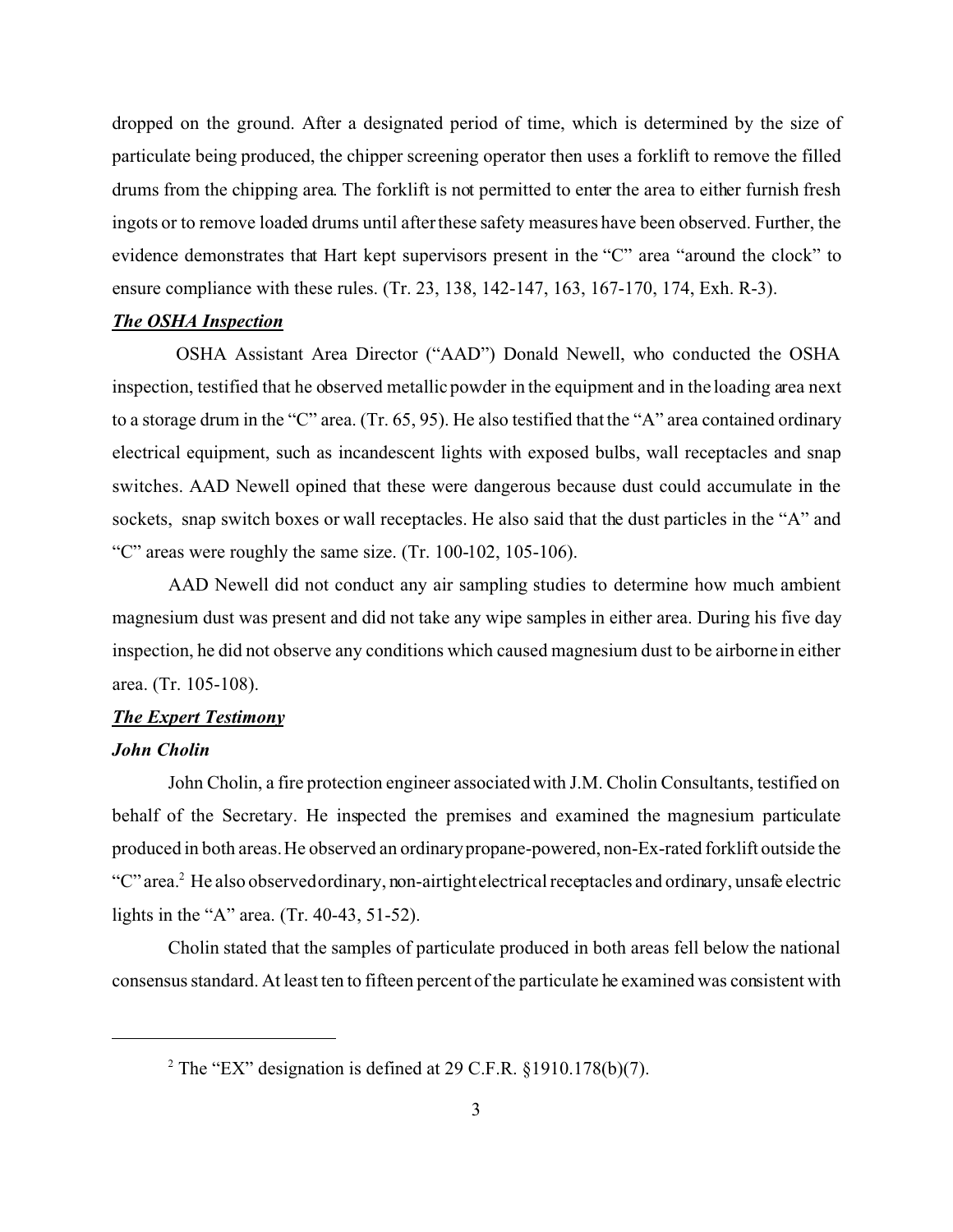the National Fire Protection Act ("NFPA") designation of 200 mesh, or 74 micron size, and would be classified underthat Act as ignitible dust. (Tr. 39-40, 48-49, 55, 60-61, 65-68). Cholin also stated that the NFPA identifies a concentration of 30 grams per cubic meter as the minimum ignitable concentration for 200 micron magnesium particulate. To the naked eye, a concentration of this amount would appear to be an opaque light cloud, and Cholin did not see anything approximating this condition while at the Hart plant. (Tr. 60-61)

Cholin further testified both areas would be classified as Class 2, Division 1, Group E under designations established by the National Electric Code ("NEC") because magnesium particulate was present and the areas had potential for dust dispersion. (Tr. 40-41, 49-51). He explained that magnesium is particularly hazardous because it releases more energy per unit of mass than other types of small particulate, and that it introduces an electrical ignition mechanism not present in cellulose dusts. (Tr. 41-42).

Cholin opined that it was possible for a chipper or fan to throw a blade in the "C" area, and cause the release of combustible dust into the atmosphere. He also testified that the forklift operator could drop a super sack or accidentally drive the truck into a support column, which could also result in the release of Magnesium dust into the atmosphere. Cholin further opined that with time, dust particles will accumulate in the electrical receptacles in the A area, and will cause arcing, resulting in an explosive fire. (Tr. 44, 52).

## *Jeffrey Olcott*

Jeffrey Olcott, a certified industrial hygienist, testified on behalf of Hart. (Tr. 178-180). 3 Olcott visited the Hart plant on January 22, 2001, and performed a time-weighted air sample study to determine the concentration of airborne particulate in both "A" and "C" areas. (Tr. 193-197). He used five air monitoring pumps, two for each chipper and one for a background study. He operated the pumps over an eight-hour period, submitted the results to a laboratory for analysis, and incorporated the results in his report. These results indicated that the filters nearest chippers A and

<sup>&</sup>lt;sup>3</sup> Olcott is employed by an occupational environmental health and safety company and has a Masters degree in occupational safety and health as well as extensive experience in the analysis of explosive dust particles. The Secretary's argument, that Olcott was unqualified to render an opinion relating to fire hazard recognition, is accordingly rejected. See *Daubert v Merrell Dow Pharmaceutical, Inc.* 509 U.S. 579 (1993).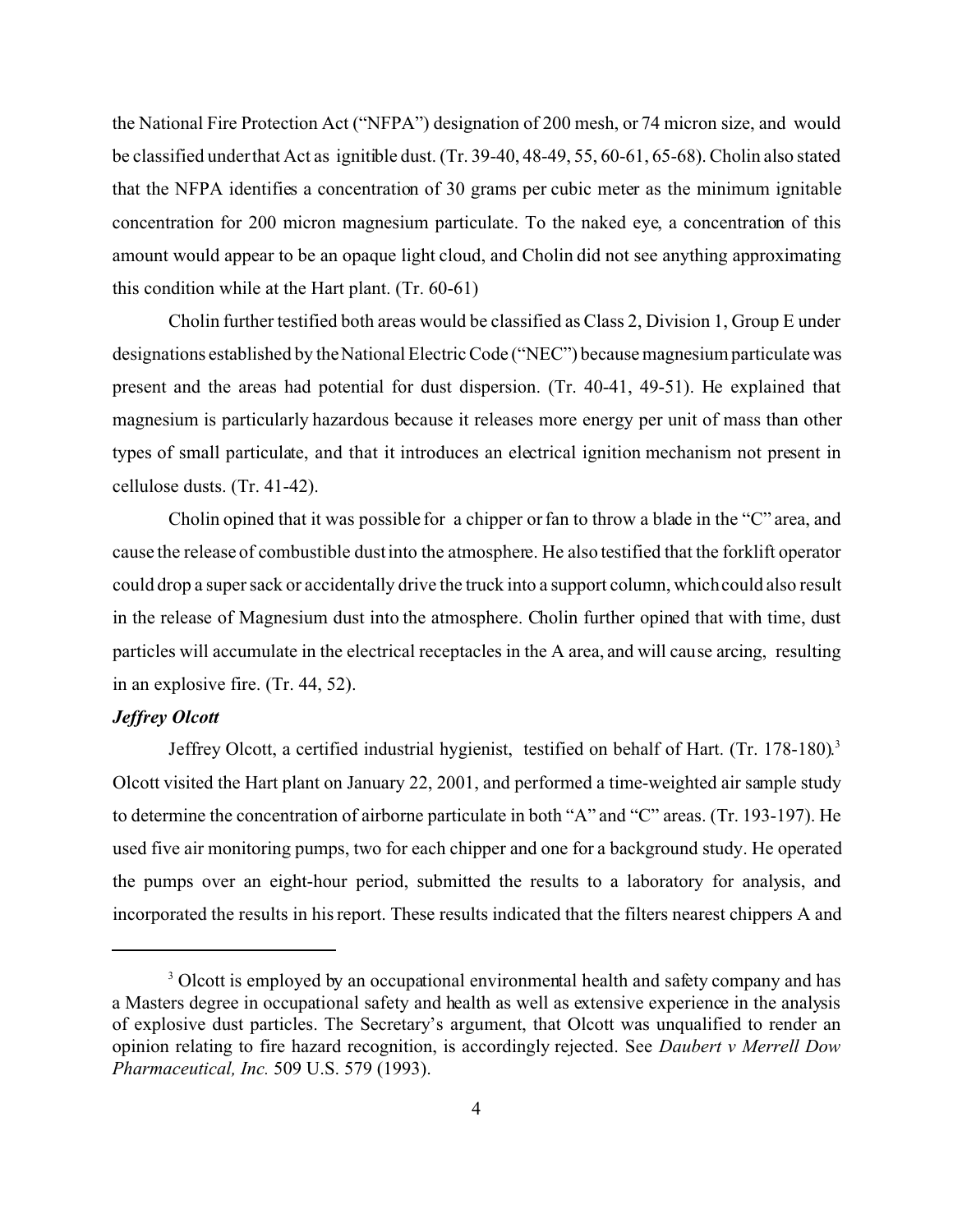C reported, respectively, a production of .03 and .193 milligrams of magnesium particulate per cubic meter. According to Olcott, both amounts were well below the concentration required to produce an explosion. Olcott stated that the magnesium particles were too large to remain airborne and he opined that a build up of magnesium particulate that could cause an explosive concentration was not possible. He pointed out that the most magnesium particulate chipper C can produce at any one time is 15 pounds and that, even if all 15 pounds were released instantaneously, an explosive atmosphere would still not result because of the low level of concentration and the size of the particulate. (Tr. 178-180, 193-197, 205-210).

#### *George Boyd*

George Boyd, a private consultant and a safety director for a construction company, also testified on Hart's behalf.<sup>4</sup> Boyd stated that Olcott's data suggested that the amount of airborne magnesium particulate in the "A" area was practically undetectable and much lower than the concentration necessary to create an explosive atmosphere. Boyd further stated that Olcott's study indicated that there were no airborne particles in the "C" area during the eight-hour sampling period. (Tr. 278-307, 313-315).

Boyd also visited areas "A" and "C" at the facility. With respect to area "A," Boyd testified that he did not detect ambient magnesium dust at the plant or inside the control panels to the electrical equipment. With respect to Area "C," Boyd testified that when the chipper is running and the hammer mill and screen are in operation, the area should be classified as explosive. When the chipper is not in operation, however, there is no potential for an explosive atmosphere because Hart uses and enforces safety procedures which prevent the potential for the release of dust in the atmosphere. The chute is disconnected from the super sack and any spillage is cleaned up before the forklift is allowed to enter the area. Further, the forklift is operated by the same employee who operates the chipper, and there is thus no danger that the it will be driven into the area prematurely. Boyd noted that, in any event, the product produced by chipper C is too large to cause an explosive atmosphere. (Tr. 307-308, 312, 316-318, 331-337).

<sup>4</sup> Boyd worked as an OSHA compliance officer for nine years and has an extensive background in industrial safety. (Tr. 278-305).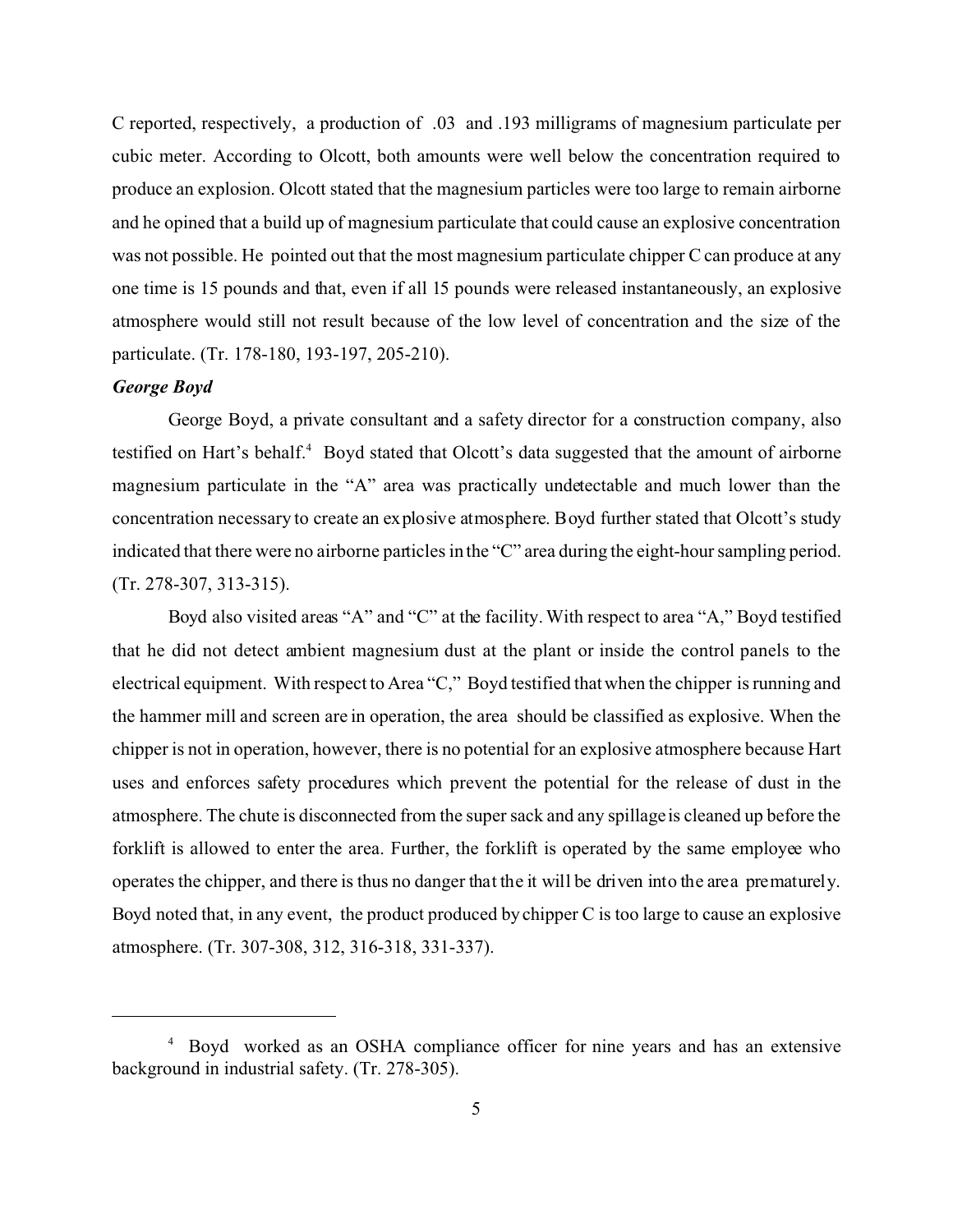# *Findings of Fact and Conclusions of Law Evidentiary Issue raised During Trial*

At the trial, the Secretary objected to the admission of the report, as noted above, of Jeffrey Olcott, and the issue of the report's admissibility was reserved. The record shows that Hart retained RT Environmental Services, Inc. ("RT") and that RT, in turn, retained Olcott to perform the necessary study of Hart's facility and to produce a written report. Although Olcott did so, Exhibit R-5, the final report, is on RT's letterhead and gives no indication that Olcott wrote it. In addition, Olcott's initial report to RT did not address the potential for an explosive atmosphere in the tested areas, while R-5 does. The changes to the initial report came about after George Boyd reviewed it and suggested to Gary Brown at RT that inquiries be made as to whether Olcott's data could be used to determine if an explosive atmosphere was present in the chipper areas. Following conversations with Brown, Olcott revised his report to address this issue. (Tr. 240-241, 248, 306-307, ALJ Exhs. 6-7)

It is clear from the record that Olcott adopted the statements in the revised report as his own before the final report was issued. I find, therefore, that the report was appropriately authenticated as containing his own conclusions and opinions and that the report was thus properly admissible at trial. *See* Fed. R. Evid. 901. RT's interference with the preparation of the report, however, calls into question the strength of the conclusions in the report and the veracity of Hart's expert witnesses. In this regard, I note that despite Brown's testimony that he contacted Olcott because RT did not have available an expert to perform the requisite study, (Tr. 240-241), RT apparently believed it had sufficient expertise to suggest changes to the report. I note also that while Olcott purportedly revised the report based on his own opinion, he testified at the trial that after he delivered the revised report, he contacted RT to make sure that the new interpretation was "correct." (Tr. 371). Thus, while the report had been admitted into the record, under the circumstances, it will be accorded little weight. *The Secretary's Prima Facie Case* 

To prove a violation of an OSHA standard, the Secretary has the burden of establishing that "(1) the standard applies, (2) the employer violated the terms of the standard, (3) Respondent's employees had access to the violative condition, and (4) the employer had actual or constructive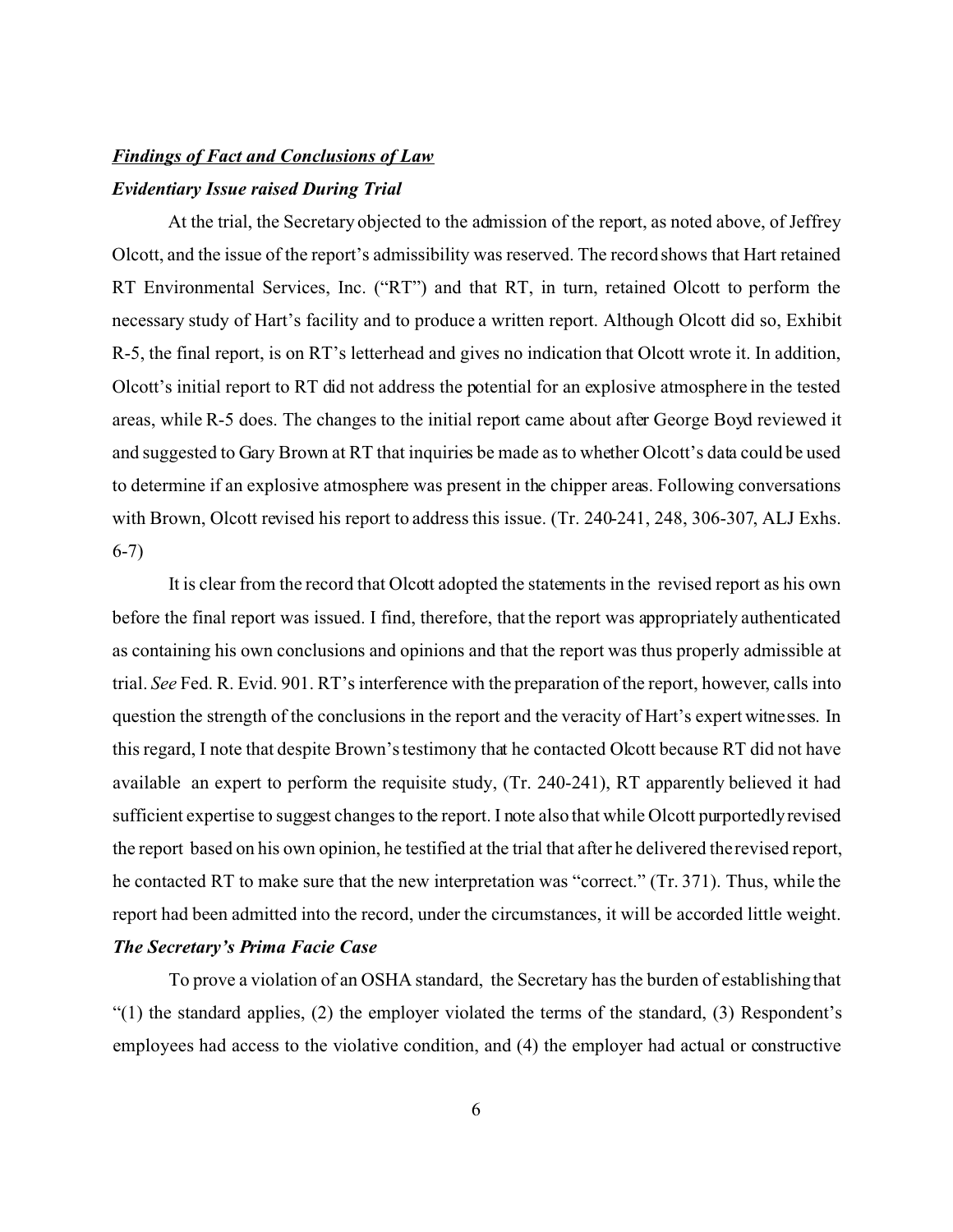knowledge of the violative condition." *Gary Concrete Prod., Inc.,* 15 BNA OSHC 1051, 1052 (No. 86-1087, 1991).

## *Citation 1, Item 5a*

Citation 1, Item 5a alleges that the "C" area at Hart's facility was not in compliance with 29 C.F.R.  $\S$  1910.178(c)(2)(vi)(a). The cited standard provides that:

> Only approved power operated industrial trucks designated as EX shall be used in atmospheres in which combustible dust is or may be in suspension continuously, intermittently, or periodically under normal operating conditions, in quantities sufficient to produce explosive or ignitable mixtures, or where mechanical failure or abnormal operation of machinery or equipment might cause such mixtures to be produced.

The Secretary does not contend that combustible dust is or may be in suspension continuously, intermittently, or periodically under normal operating conditions in area "C" at the facility. Rather, the Secretary contends that, as a result of a potential mechanical failure or abnormal operation of machinery or equipment, an explosive or ignitable mixture may be produced. As set out above, Cholin gave examples of some incidents which could result in the production of an ignitible mixture. (Tr. 44). In addition, Cholin's examination of a sample of magnesium particulate taken from the "C" area establishes that the mixtures produced there may be combustible. Cholin's testimony thus demonstrates the possibility of an abnormal occurrence which could cause the production of a combustible mixture. The Secretary has shown that the standard applies, and, because it is undisputed that the forklift in question was not EX-rated, the Secretary has also shown that the terms of the standard were violated.<sup>5</sup>

As to employee exposure, however, the evidence overwhelmingly demonstrates that Hart maintained and enforced safety measures which ensure that there is no possibility that the forklift

 $5$  Olcott testified that the particulate his sampling retrieved was not combustible. As indicated above, however, Olcott's conclusions have been given little weight because of the questionable manner in which his report was prepared. Moreover, there was no evidence relating to what size mesh chipper C was set at on the day of Olcott's study. Further, it is admitted that no abnormal event occurred during Olcott's sampling. (Tr. 152, 213-214). Accordingly, Hart's contention that the terms of the standard were not violated is rejected.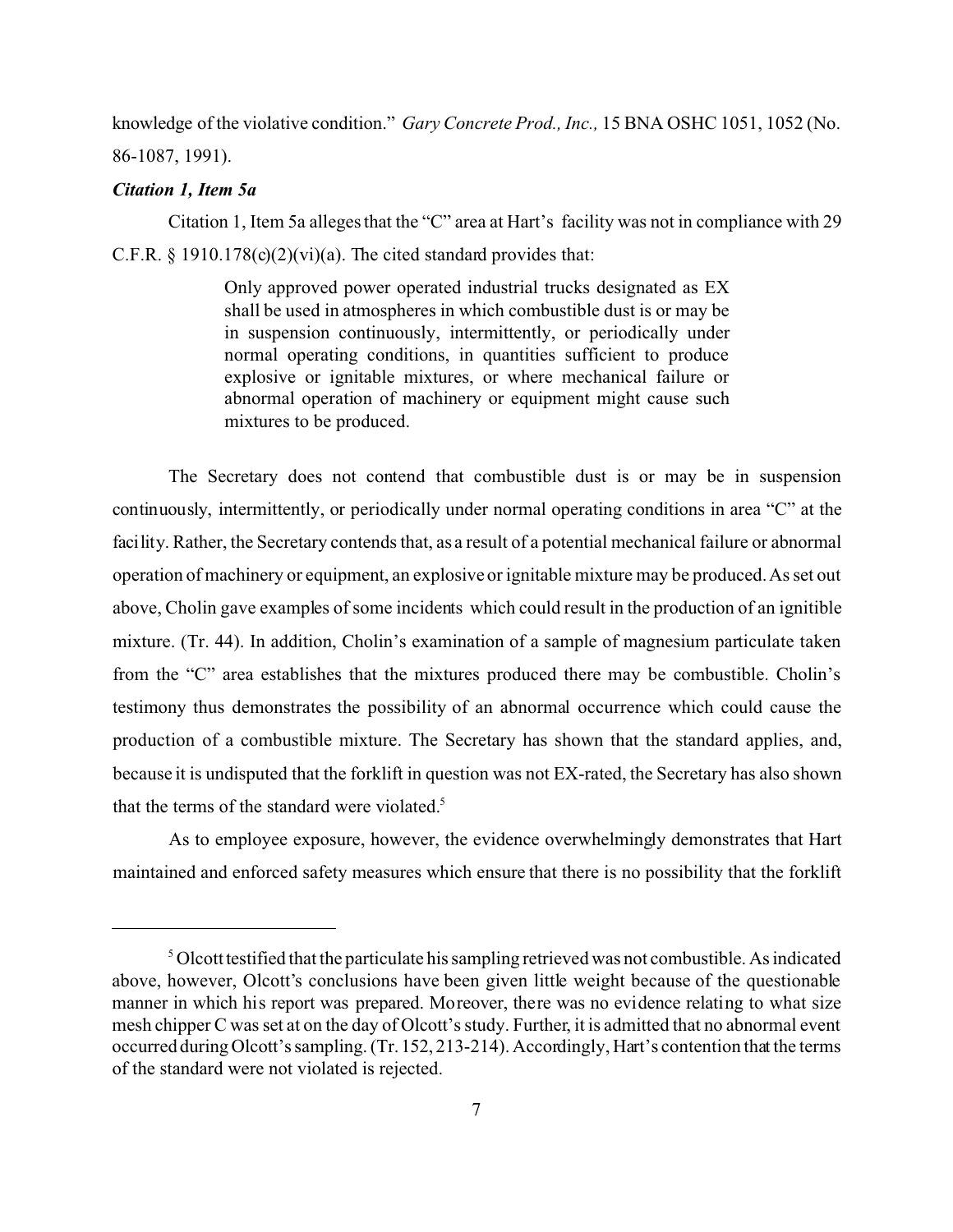is operated in the "C" area at any time when dust can be released into the atmosphere, even in the event of mechanical failure or abnormal operation of machinery.<sup>6</sup> I therefore find that the Secretary has not demonstrated that, in this particular location, Hart employees were be exposed to the cited hazard. The Secretary has thus failed to establish her prima facie case, and this citation item is vacated. $7$ 

#### *Citation 1, Item 9*

Citation 1, Item 9 alleges that the "A" area was not in compliance with 29 C.F.R. § 1910.307(b). The cited standard requires as follows:

> Equipment, wiring methods, and installations of equipment in hazardous (classified) locations shall be intrinsically safe, approved for the hazardous (classified) location, or safe ... for the hazardous (classified) location.

There is no dispute that the lights, wall receptacle and snap switch in the "A" area were not approved for a hazardous location. Rather, Hart disputes that the Secretary established the necessity for providing approved equipment. The cited standard, however, is prescriptive; if an area falls within a hazardous classification, it is incumbent on the employer to ensure that the electrical equipment is safe and approved for the location. In this regard, the Secretary presented evidence that the "A" area is a Class II, Division 1 hazardous area. This classification is defined at 29 C.F.R.  $§1910.399(a)(i)$  as:

 $6$  Contrary to the Secretary's contention, there is no evidence that any of the super sacks have ever been or can be broken from falling off the forklift, or that, by running into a support column, the forklift would loosen sufficient magnesium dust to cause an explosion. These "possibilities" are completelyunsupported by any proof. Other possibilities suggested by the Secretary would not occur because chipper C stops operating before the forklift enters the area. Cholin's statements to the contrary (Tr. 63, 357) are similarly unsupported by any proof.

<sup>7</sup> The Secretary urges that *Reich v. Con Agra Flour Milling Co.* 25 F.3d 653 (8th Cir. 1994) supports her position. I disagree. The forklift in *Con Agra* removed both closed and broken 50 to 100 pound bags of flour and was operated in conditions where flour dust was suspended in the atmosphere. In reversing the Commission's decision, which had vacated the citation, the Eighth Circuit found relevant the fact that Con Agra's evidence did not prove that its procedures to avoid the problem of bags falling and breaking were in place before the inspection. *Id.* at 656-657*.* This is contrary this case, where the procedures avoided exposing any employees to a potential hazard.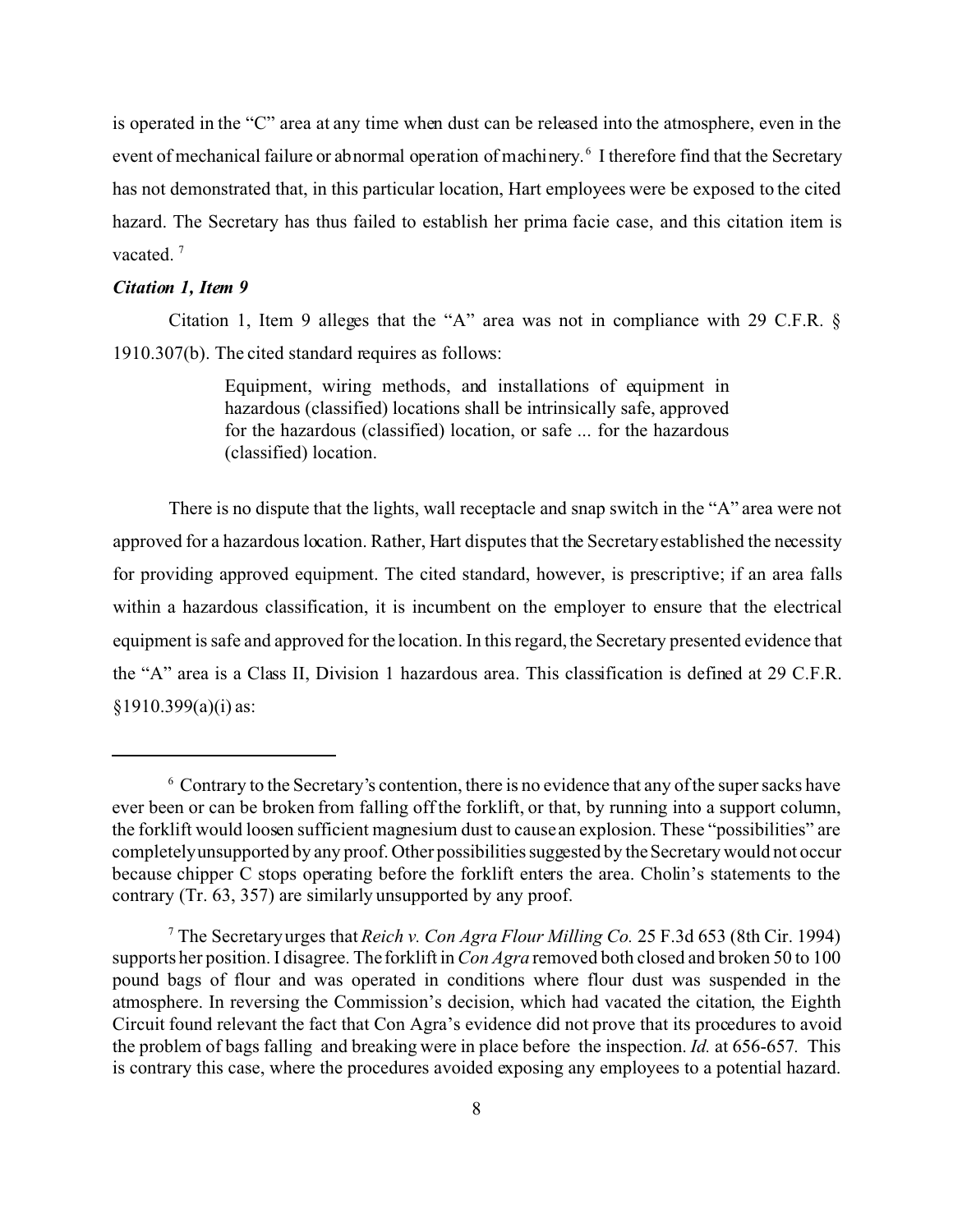[A] location, (a) In which combustible dust is or may be in suspension in the air under normal operating conditions, in quantities sufficient to produce explosive or ignitable mixtures; ... or (c) in which combustible dusts of an electricallyconductive nature may be present.

The Secretary showed that magnesium dust is electrically conductive, and Hart failed to offer any rebuttal proof. (Tr. 31-32, Exh. C-3). The Secretary further showed that magnesium dust was present in the "A" area; Cholin testified that a product sample taken from chipper A revealed the presence of magnesium dust. The "A" area was thus appropriately identified as a classified hazardous location and the cited standard therefore applies. Non-compliance with the standard's terms has been demonstrated in that the electrical equipment was not approved for the classified location.

Relying on Olcott's findings, as well as magnesium product that was offered into evidence, Hart argues that no magnesium dust was present in the "A" area because the particles produced there are too large to be considered dust. (Exh. R-2A). As set out above, however, Olcott's report has been accorded little weight. Further, I observed the respective demeanor of both Olcott and Cholin and I found Cholin to be the more credible witness. Cholin testified that a sample from the "A" area contained magnesium dust, and Hart has simply not rebutted the evidence that magnesium dust may be present regardless of the size of the product. (Tr. 152).

Alternatively, Hart argues that the Secretary failed to establish that dust was ambient, in the air, or present in the electrical equipment or wires. Under subpart (c ) of the standard, however, there is no requirement that the Secretary show that the dust is suspended in the air or within the workings of the electrical equipment. Noncompliance with the standard is shown merely byproof that the dust *"may be* present at the *location"* (Emphasis supplied).

There is no dispute that employees use chipper A. Hart employees are thus exposed to the condition. Moreover, Hart had or should have had knowledge of the violation. Hart was clearly aware of the dangers of magnesium dust; the safety program instituted in area "C" is proof of this awareness. Further, because a cloud of magnesium dust had previously detonated in Hart's atomization area, I find that Hart was also aware of the hazard of magnesium dust being present in an enclosed space. (Tr. 23). Hart should therefore have inspected the electrical equipment to